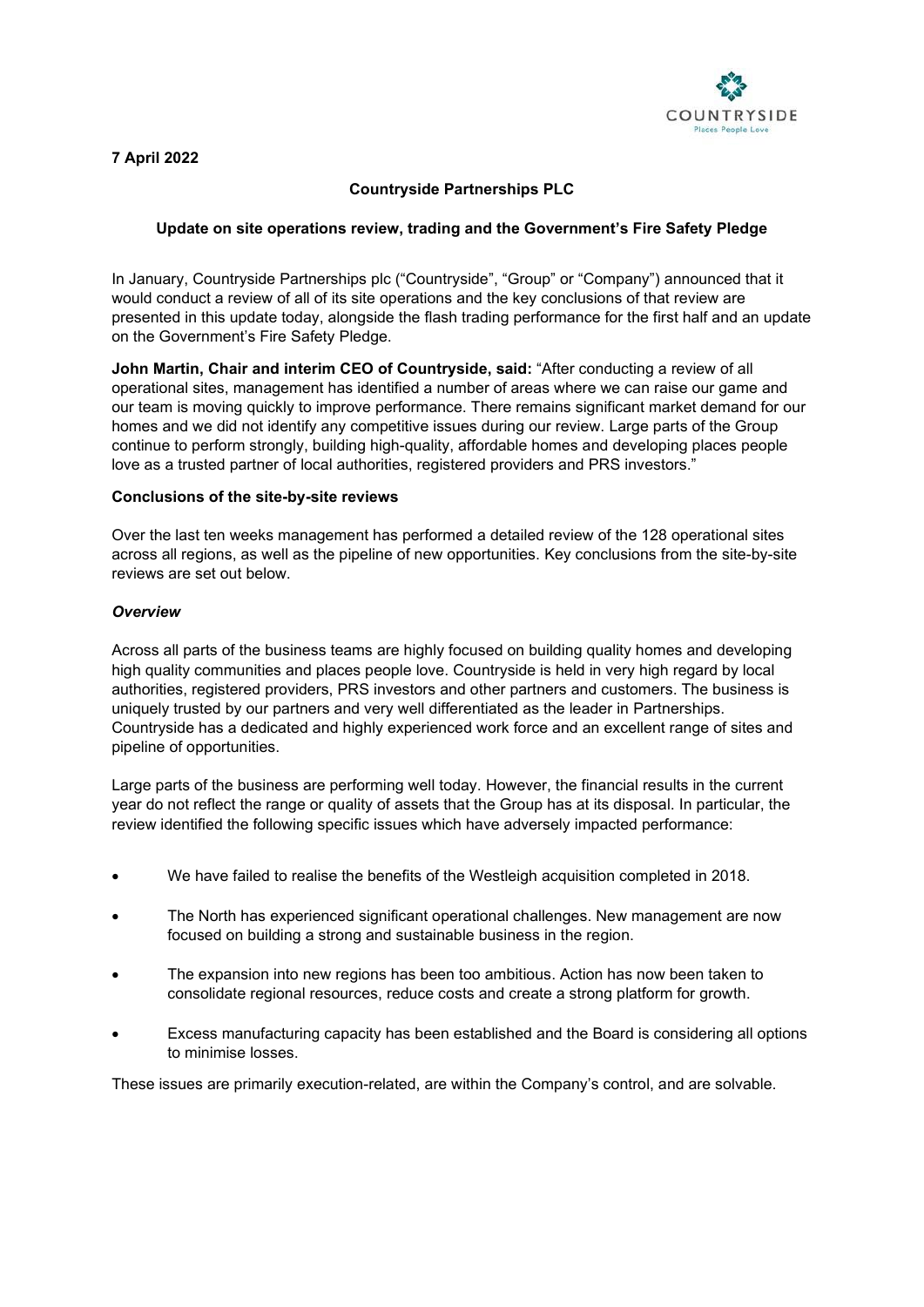## *Regional review*

The Partnerships business in the South, which focuses on regeneration in London and the Thames Valley, continues to perform well, in line with the Board's expectations. The business is a clear partner of choice for local authorities and registered providers across the South East.

In the Home Counties the creation of the new Partnerships business is on track. The people, developments and land bank of the former Housebuilding Division are being effectively deployed and we expect the business to quickly become the leader in Partnerships across the region. The realisation of legacy assets is on track and is being executed effectively.

Our new team in the South West has invested in some promising sites and we expect the region to perform well.

In the Midlands and the North we have some excellent teams and many successful developments. However, the review identified a number of factors that have had an adverse impact on performance:

- The operations formed following the acquisition of Westleigh in 2018 have not performed in line with the acquisition case. Project margins are very low and, in a number of cases, declined towards the end of projects. Some projects that were previously meant to have been finished were not completed to Countryside's high standards. Construction on all former Westleigh sites is expected to be complete this year and the current teams are making good progress in rebuilding our capability in these regions.
- In the North, a number of large-scale developments were completed last year and start-onsite dates for a number of new sites were delayed. On a number of sites, progress was disrupted by the failure of some groundworkers, timber-frame and roofing contractors to deliver to the required quality and in the required timeframe. In addition, profitability was impacted by an escalation in costs to complete in certain sites. We have strengthened the management team which is continuing to build a robust supply chain across the North.
- The South Midlands region is currently unprofitable and will be merged with the West Midlands region in order to consolidate our teams and focus our financial resources.
- In other regions the Group had planned to expand rapidly. It is now apparent that the Group could not manage expansion at this rate, particularly due to the constraints of the supply chain. Management announced a review of the Chilterns region in the autumn and we will now merge this team with the adjacent regional teams to allow us to focus our resources most effectively.

## *Manufacturing*

The Group has three timber frame manufacturing facilities, including a new 350,000 square foot facility in Bardon which has not yet been brought into production. There is now significantly more capacity than the Group is able to utilise and management is reviewing the facilities in order to align capacity with the expected future needs of the business. Net costs incurred in manufacturing of £6.1m in the first half include £2.8m in relation to the new facility. Operating losses across manufacturing in the year as a whole are expected to be £10.0m. The Board is considering all options and will act quickly to minimise losses arising from manufacturing.

## *Group aspects of the review*

In addition to the site-by-site reviews, we are also reviewing in detail the support that the divisions require from central services and ensuring that local teams are entirely focused on building quality homes and places people love. Management is now lowering the cost base at both regional and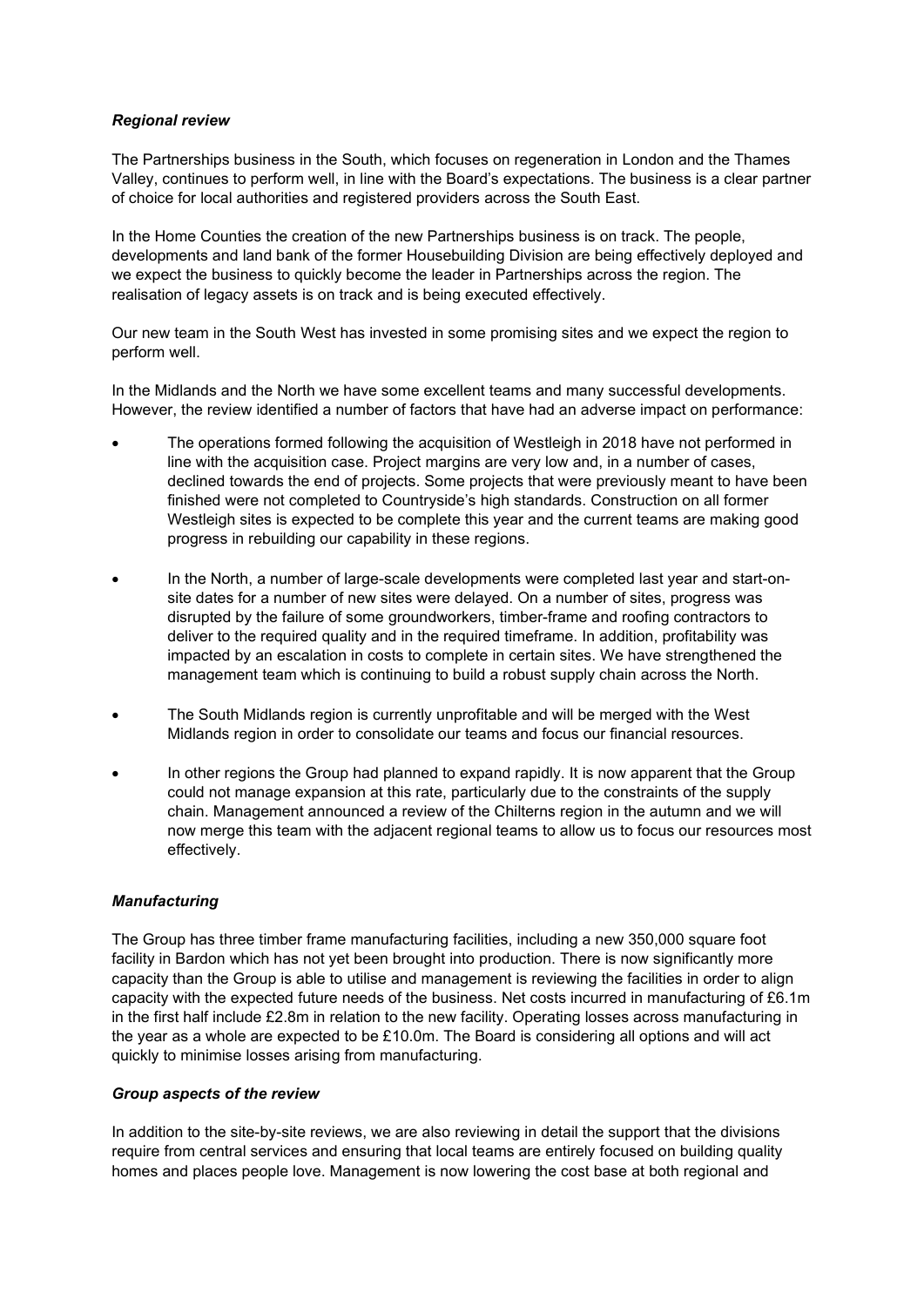group level and reducing the office footprint. Consultation with those colleagues affected by proposed cost-reduction initiatives will take place throughout April and May. Reductions in regional and group costs are expected to generate savings of £15m per annum.

There is significant variability in profitability of the business from one month to the next which arises from the 'lumpy' nature of land transactions and the sale of private homes, many of which are completed in March and September. This also gives rise to large movements in working capital. The business will work on ways to make its performance more consistent over time to reduce the volatility of earnings and working capital and smooth the completion timetable.

### **Pipeline of new opportunities**

Countryside has a strong pipeline of opportunities which should support significant growth in the years to come. The review identified no concerns with the pipeline of new opportunities. The Group has continued to win several large projects such as the regeneration of Clapham Park Estate alongside our joint venture partner Metropolitan & Thames Valley Housing Association as well as our joint venture with Optivo to deliver the regeneration of the former Hendon Metropolitan Police Training Centre.

### **Current trading**

Flash unaudited trading results for the six months ended 31 March 2022 compared with the two prior periods are summarised as follows:

| Six months ended 31 March<br>£m                                         | 2020          | 2021          | 2022          |
|-------------------------------------------------------------------------|---------------|---------------|---------------|
| Adjusted revenue <sup>1</sup><br>Adjusted operating profit <sup>1</sup> | 530.9         | 755.0         | 658.6         |
| Partnerships and Housebuilding<br>Manufacturing                         | 56.3<br>(1.0) | 79.9<br>(1.3) | 51.7<br>(6.1) |
| Adjusted operating profit <sup>1</sup>                                  | 55.3          | 78.6          | 45.6          |
| Net cash / (debt)                                                       | (127.7)       | 105.9         | 9.0           |

1Adjusted measures are as defined in our latest statutory accounts.

The results for the six months ended 31 March 2021 include operating profit of approximately £30m relating to the sale of around 1,000 homes which had been delayed from the second half of the previous year due to Covid. The results in the six months ended 31 March 2022 are therefore measured against an unusually strong comparative period. The performance of the Group has improved since the first quarter with the performance in March being broadly in line with last year.

The results for the six months ended 31 March 2022 are also stated net of £10.1m of one-off charges including £7.7m of aborted bid costs, end-of-development and other costs relating to prior periods plus a £2.4m charge to recognise the net realisable value of finished homes at one site. The adjusted operating profit before one-off charges and manufacturing losses would be £61.8m.

#### **Non-recurring charges**

A number of non-recurring charges are expected to arise in the current year which have not been included in the flash adjusted operating profit referred to above.

Reductions in regional and group costs are expected to generate cost savings in the region of £15m per annum. Implementation of these cost reductions will give rise to non-recurring cash restructuring charges of approximately £8m.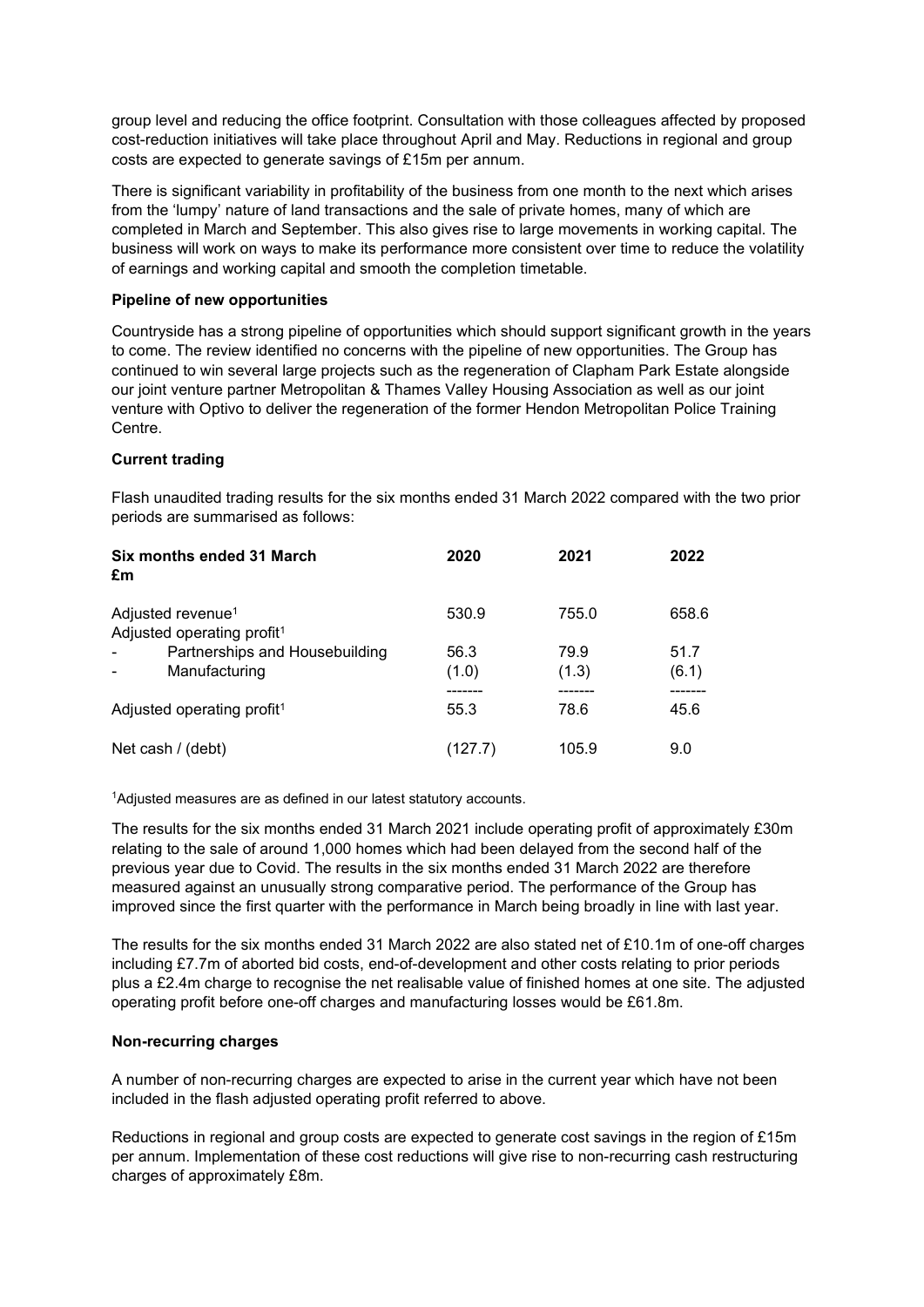Costs of approximately £5m are expected be incurred in closing out former Westleigh sites. The goodwill and intangible assets associated with the Westleigh acquisition amounting to approximately £72m will be reviewed during the year and non-cash impairment charges may arise.

Our review identified one site, acquired in 2019, where significant further investment would be required in order to bring together the necessary land parcels, remediate the site and build the necessary civil infrastructure. We expect to exit this site which may give rise to a non-cash loss in the range £20m to £25m.

### **Financial position**

As at 31 March 2022 net cash is approximately £9m. As in previous years the cash position at 31 March has benefitted from significant land and property transactions that arose towards the end of the month. The average daily net debt position over the last 10 weeks has been £115m.

### **Realisation of legacy assets and share buy-back programme**

Since the programme to realise £450m from legacy assets began in July 2021 we have realised approximately £150m including a number of significant transactions in March. This is slightly ahead of our expectations.

During the site-by-site reviews two significant sites were identified, representing £49m of capital employed, where realisation of the assets cannot be accelerated because we are contractually restricted from selling them. These assets will be retained and realised over the planned development cycle.

To date the Company has bought back 17.9m shares for £79.0m. As announced on Thursday 31 March 2022 the Company has entered into an irrevocable undertaking to acquire up to £20m of shares up to 19 May 2022.

## **Commitment to Fire Safety Pledge**

As previously disclosed, the group provided £41m in 2021 for remedial works on multi-occupancy buildings which we believed to be appropriate at that time. This will enable an EWS1 certificate to be issued on 69 buildings constructed between 2008 and 2017.

On 10 January 2022 the Secretary of State at the Department for Levelling Up, Housing and Communities (DLUHC) wrote to residential property developers describing its approach to the safety of multi-occupancy residential buildings of 11 metres or more. Since that time the group has engaged with DLUHC, along with many others in the industry, through the Home Builders Federation.

The Board fully support the Housebuilding industry playing its part in resolving the issue of legacy fire safety in high rise multi-occupancy buildings and that the financial burden should not be borne by leaseholders. Consequently, the Board agreed on 6 April 2022 to the following commitments through signature of the Government's proposed voluntary Fire Safety Pledge ("the Pledge"):

- (i) The Company will take responsibility for performing or funding self-remediation works relating to life-critical fire safety issues on all buildings of 11 metres or more, built in the last 30 years, which Countryside developed.
- (ii) The Company will meet the cost of remediating buildings currently proposed to be remediated via the Building Safety Fund or ACM funds. These currently amount to approximately £24m.

It is estimated that the Group has developed around 290 buildings of 11m or more over the last 30 years, including the 69 buildings developed between 2008 and 2017. Many of these buildings will not require remediation. Any further liabilities arising cannot currently be accurately quantified and we will provide a further update on this at the interim results in May. The commitments are expected to be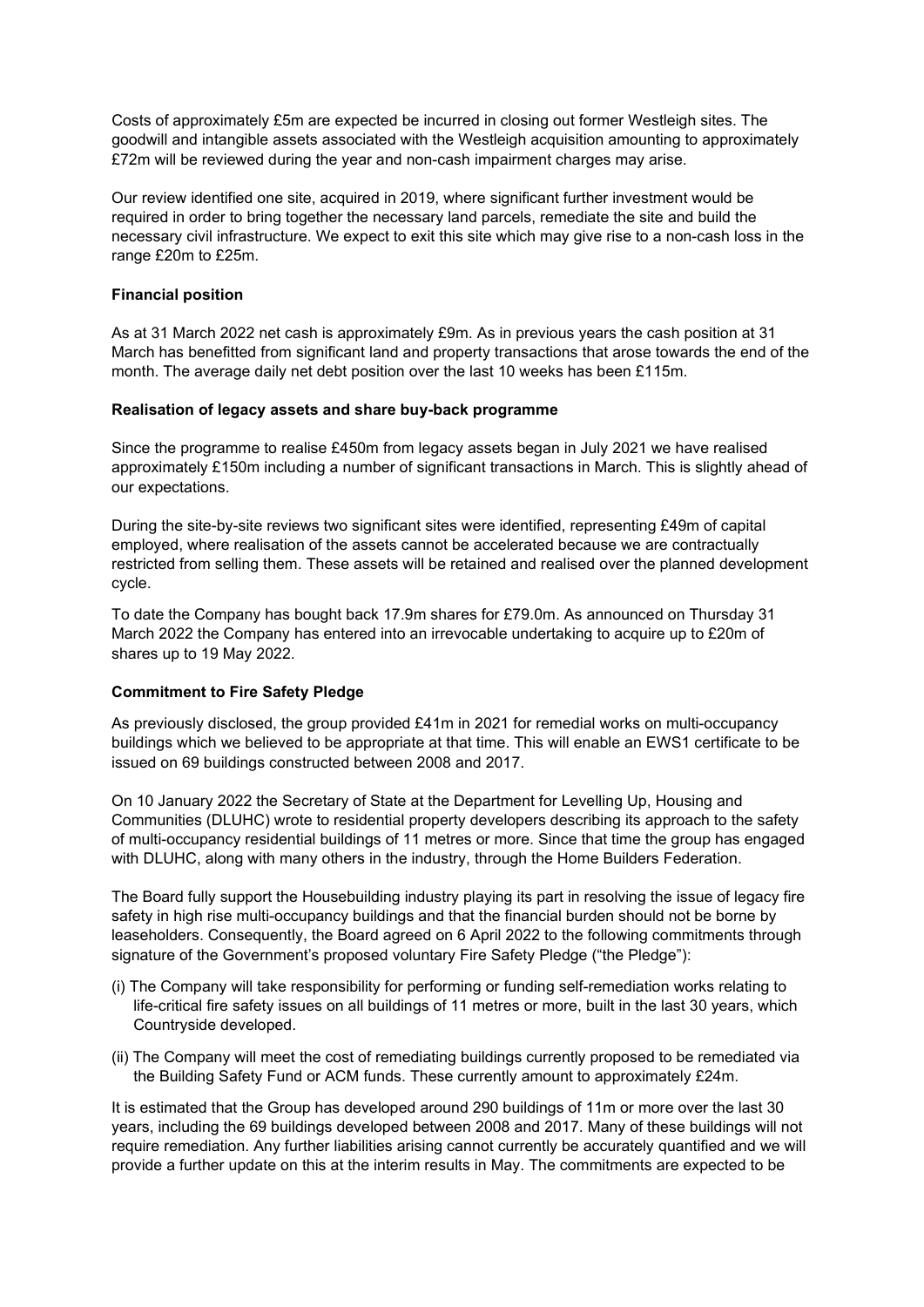fulfilled over a period of up to 10 years. The Board has made the commitment subject to shareholder approval, if required.

A signed copy of the Pledge will be made available at [www.countrysidepartnerships.com](http://www.countrysidepartnerships.com/) later today.

#### **Leadership**

We are delighted to welcome Tim Lawlor, our new CFO, who joined the business last week and is engaged on his induction. The search for the new CEO is progressing and we will update shareholders when we make an appointment.

### **Outlook**

Management has prepared a forecast for the current year on a site-by-site basis and expect to generate adjusted operating profit of approximately £150m in the current year (2021: £167m) including profit from bare land sales of approximately £15m (2021: £37m). This is based on increasing profit from the sale of private homes and the invoicing of work-in-progress on PRS and affordable homes ahead of last year, and significantly ahead in the second half.

The £150m guidance for the current year is stated net of £10.1m of one-off costs and £10.0m of operating losses from manufacturing and does not reflect the £15m annual benefit of the cost saving initiatives planned.

As we are continuing to exit the legacy Housebuilding assets in the Home Counties, the capital employed in the business will be reduced accordingly.

#### **Shareholders and analysts call**

The Company will host a call for shareholders and analysts at 8.30am on Thursday 7 April.

#### **Conference call details:**

| Conference ID / passcode: | 2196219         |
|---------------------------|-----------------|
| Dial in UK LocalCall:     | 0844 822 8902   |
| Dial in UK FreeCall:      | 0808 238 9622   |
| Dial in (Int'l):          | +44 2071 928501 |

- ENDS -

### **Enquiries:**

**Countryside Partnerships PLC** – **+44 (0)1277 260 000** John Martin – Chair/Interim Group Chief Executive Tim Lawlor – Group Chief Financial Officer Victoria Prior – Managing Director, Corporate Affairs

## **Brunswick Group LLP - +44 (0) 20 7404 5959**

Simon Sporborg/Emily Murphy

Note to editors:

Countryside is the market leader in the delivery of high quality mixed-tenure communities in partnership with housing associations, public bodies and institutional private rental operators, with a strong focus on placemaking and regeneration.

Countryside's differentiated Partnerships business model: